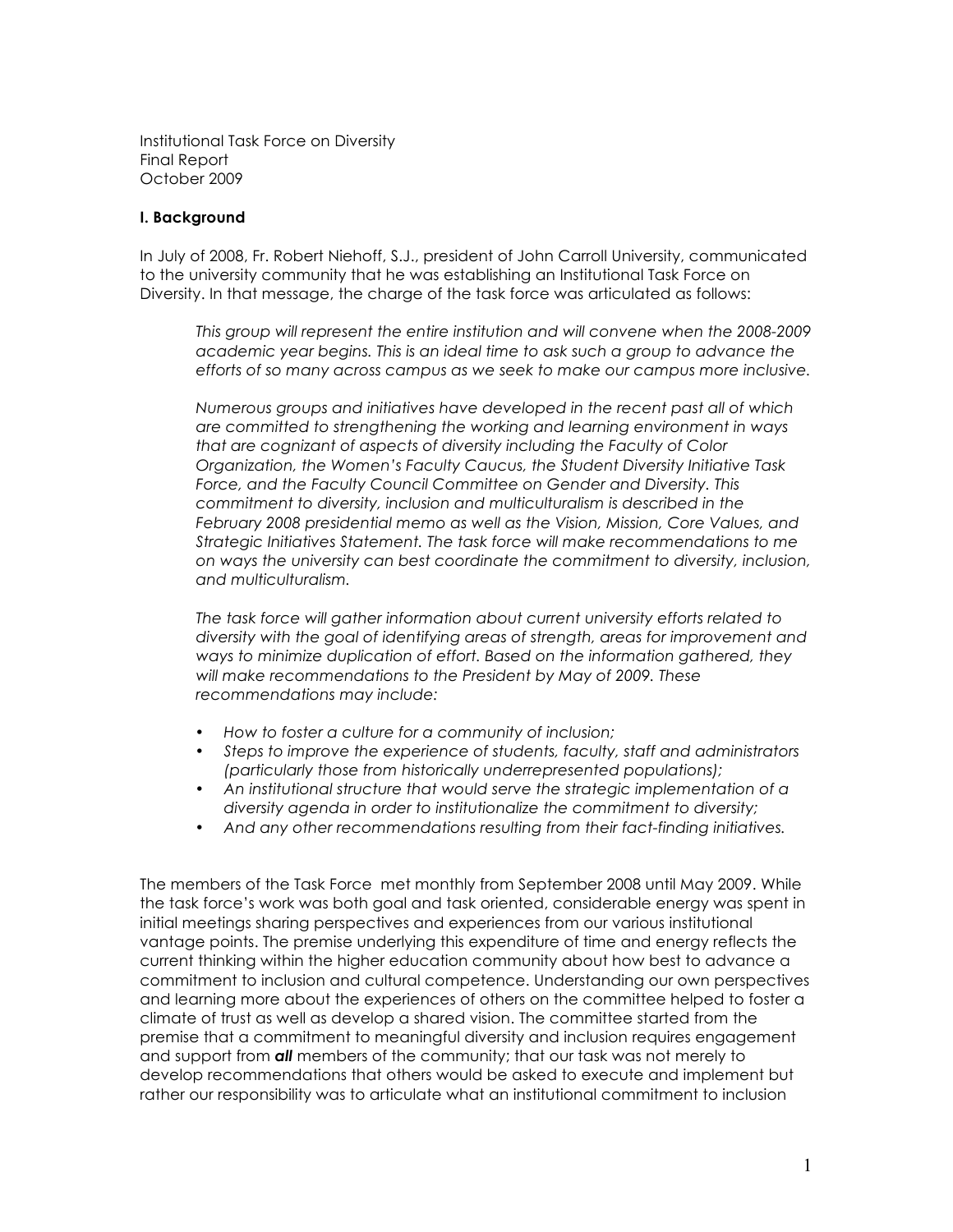would entail and how each member of the community might develop the capacity to contribute and support that goal. Admittedly, the committee struggled with this task as most of us are accustomed to traditional committees who often analyze data and delegate tasks such that recommendations are made that others can and should implement. While it is certainly appropriate and necessary in this work to think in terms of systems and structures and which offices are best equipped to effect change, the Task Force would also like to challenge ourselves and the broader university community to infuse the dynamism of grass-roots activism and individual level responsibility into subsequent discussions of diversity, inclusion and cultural competence.

We began our work by identifying effective institutional practices, programs and offices that illustrate the level of our institutional commitment with which we were familiar. The goal of the exercise was to remind us that there were strengths upon which we could and should draw. While not exhaustive, these include curricular tracks within departments, experiential learning opportunities, the Shirley Seaton Cultural Awareness Series, the Ohio Access Initiative, the myriad Student Affairs initiatives, and the rise of faculty affinity groups such as the Faculty of Color Organization (FOCO), the Faculty Women's Caucus and the Council Committee on Gender and Diversity. This exercise also allowed us to identify gaps in programs, structures, shared assumptions and vision. Too often diversity was understood solely in terms of race and ethnicity. Too often people of color were assumed to be disadvantaged and lacking rather than seen as underrepresented. Assimilation into existing norms and structures may too often still be the implicit assumption. Efforts to effect change, while all well intentioned, have often been piecemeal with a "band-aid" approach rather than providing a more systemic and comprehensive undertaking. We understood that better coordinating the considerable programmatic efforts was the essence of our charge. And we quickly came to the realization that while the myriad efforts were laudable, they were not sufficiently penetrating the institutional culture. Many on the task force described the status quo as approaching crisis level especially when considering the experiences of people of color and those from the LGBT community. We perceived a sense of urgency in trying to alter the campus climate and culture and saw as our primary objective identifying mechanisms that would challenge members of majority groups to become more culturally competent, inclusive and authentically committed to diversity.

In short, task force members perceive a commitment to inclusion as remaining on the margins. While most of us including those in senior leadership positions are committed to it, fostering this commitment in a demonstrable way is not understood or operationalized as being central to our vitality. Rather, it is often viewed as an acceptable addition but only when we have time and money.

Additionally and perhaps in relation to the previous discussion, our work together has reinforced our perception that a significant obstacle to change on the JCU campus remains the highly decentralized character of the campus. Concomitant with that is the simultaneous reticence by many, especially those in the "middle" of the organizational chart, to assume responsibility for change (since decentralization implies a diffuse decision-making structure). At the same time, in our work and in other conversations throughout the university, there is the stated desire for "leadership and direction." We hope this report helps provide the impetus for that leadership and direction to be provided by appropriate people and offices.

So as we proceed with analysis and recommendations in this report, we appreciate that articulating a list of action steps to be assigned to existing offices and departments may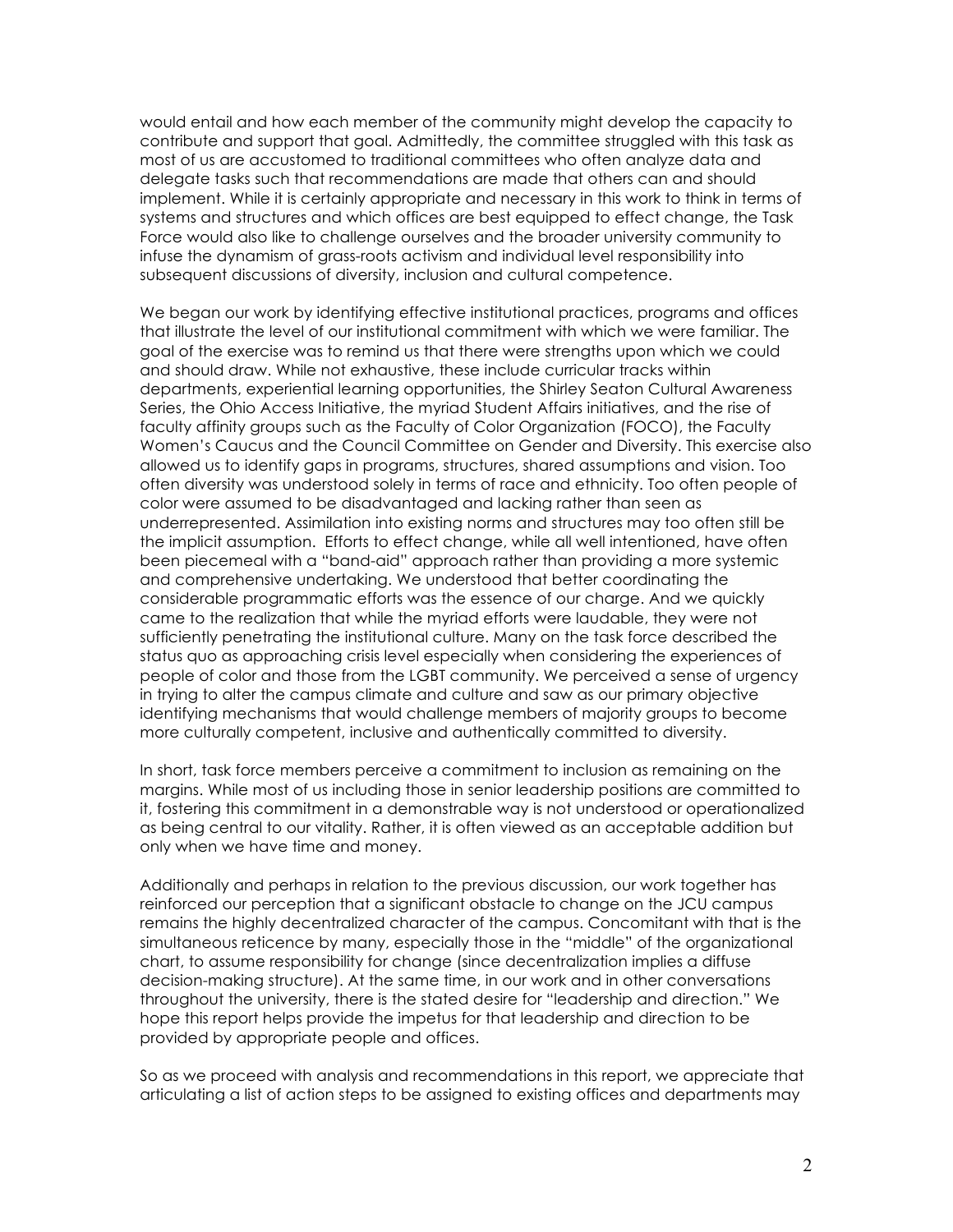not effect meaningful change until all or most of us are wiling to embrace and accept a commitment to creating, nurturing and sustaining a diverse, inclusive and culturally competent environment.

This report, then, is a call to action for the JCU community. As a Jesuit Catholic university committed to rigorous inquiry, liberal education and social justice, there is an enormous opportunity to draw on those three commitments that make manifest and real our core value of creating "an inclusive community where differing points of view and experience are valued as opportunities for mutual learning" and to advance the strategic initiatives to "create a diverse community of faculty, staff, alumni and friends" and "recruit, enroll, retain and graduate a talented, diverse student body prepared for today's global reality and committed to learning, leadership and service that will engage the world." Fundamental changes in our culture and our structures are necessary to honor and make tangible and real this value. We need to organize our offices and structures, our curriculum and our co-curriculum in ways that will address the climate and culture challenges that are most urgent. In so doing, we can then attend to enhancing the access and equity efforts in place at the institution.

# **II. Assumptions/Premises**

These conversations and meetings allowed us to develop a shared set of assumptions as we moved toward recommendations designed to strengthen JCU's commitment to diversity and inclusion and to improve the experience of those on our campus from historically underrepresented groups. These assumptions and premises include the following:

- 1. Our commitment to inclusion and cultural competence needs to be integral and central to the university. Too often institutional commitments to diversity are viewed as worthwhile additions rather than a call to re-organize how and why education is delivered. While numerous and significant strides have been made in recent years (and will be referenced throughout this report) at JCU, much more needs to be done. We are poised to move from nurturing various grassroots initiatives that are programmatic in nature to sustaining a more comprehensive and systemic commitment to diversity, inclusion and cultural competence**.**
- 2. We understand, recognize and appreciate the distinction between a commitment to *diversity* -- a term that includes issues related to culture, class, race, sexual orientation, gender, religion and body-ability and *inclusion* – defined as the active, intentional, and ongoing engagement with diversity—in people, in the curriculum, in the co-curriculum, and in communities (intellectual, social, cultural, geographical) with which individuals might connect—in ways that increase one's awareness, content knowledge, cognitive sophistication, and empathic understanding of the complex ways individuals interact within systems and institutions. We think our goal should be to support inclusion and diversity efforts such that each of us demonstrates *cultural competence*, or an ability to interact effectively with people of different cultures.

We start from the premise that structural or representational diversity DOES NOT necessarily result in an inclusive environment or an environment respectful of diversity without being explicitly attentive to fostering a climate where all feel welcome, included and valued.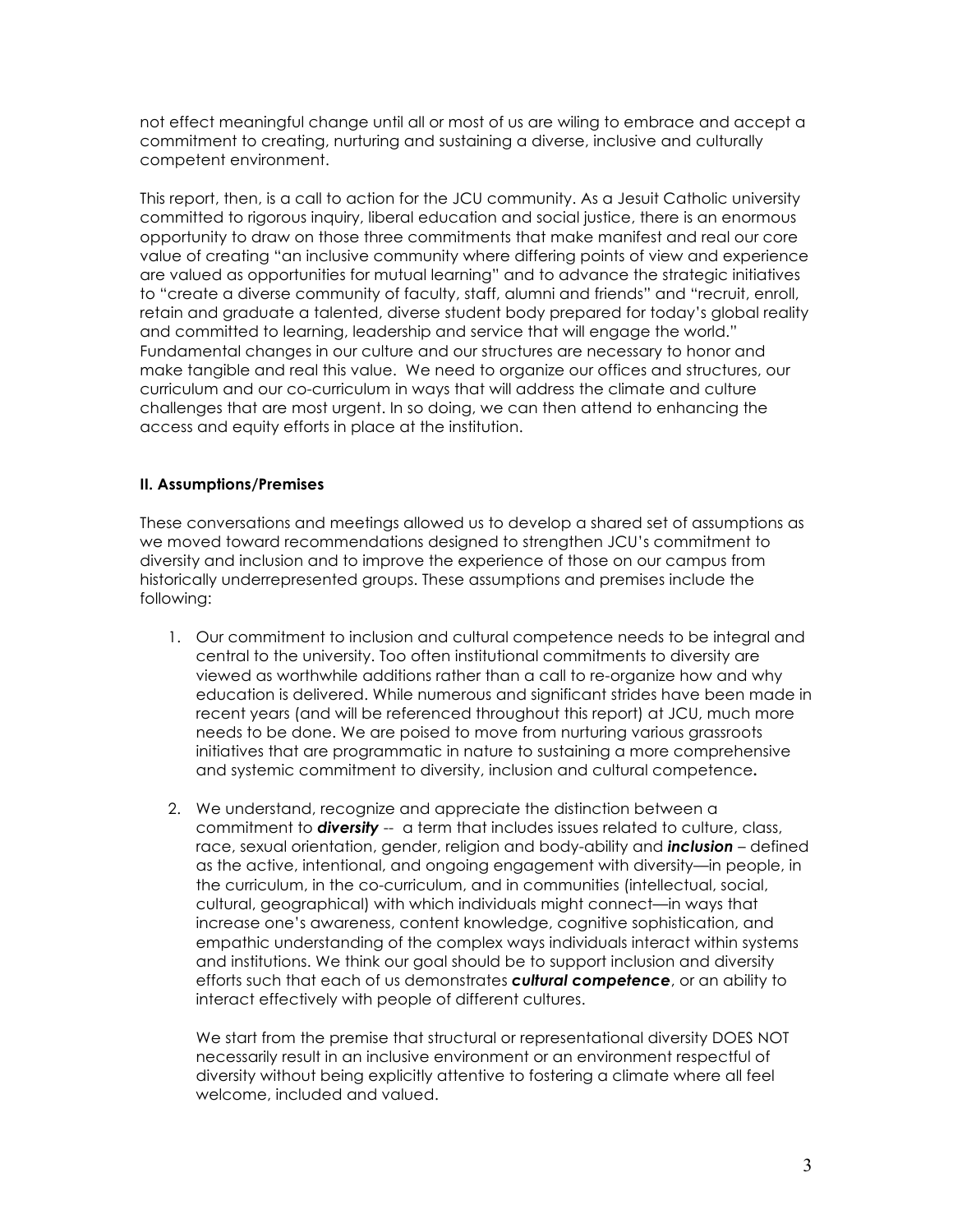Further, we need to understand the positive characteristics created and enhanced by a diverse and inclusive community. These characteristics or perspectives have positive **outcomes** at both the personal and communal level on various dimensions including intellectual (critical thinking and problem solving), social (the ability to work with others who hold different views, a facility with challenging stereotypes/preconceptions and the promotion of personal growth vis-à-vis one's environment), ethical (following an ethical injunction to respect others regardless of their difference and fostering a commitment to social justice), moral (specifically grounded in the Ignatian tradition of "seeing God in all things"), and pragmatic (training ourselves and others to compete in a global market).

And while we already value these outcomes and many members of our community attain them, strengthening our commitment to diversity, inclusion and cultural competence would ensure that a critical mass of students, faculty and staff and administrators would achieve these outcomes in a more robust way.

- 3. The American Association of Colleges &Universities (hereafter AAC&U) model of inclusive excellence should provide our organizing framework for advancing our commitment to diversity and inclusion given its emphasis on both *quality* and *diversity.* As the reports of AAC&U make clear, an authentic commitment to diversity means an integration of diversity and quality efforts. This work needs to be situated at the core of institutional functioning and must realize the educational benefits available to students and to the institution when this integration is done well and is sustained over time (Clayton-Pederson and Musil, p.iii). The mode of inclusive excellence can best be summarized as follows:
- ! A focus on student intellectual and social development. Academically, it means offering the best possible course of study for the context in which the education is offered.
- ! A purposeful development and utilization of organizational resources to enhance student learning. Organizationally, it means establishing an environment that challenges each student to achieve academically at high levels and each member of the campus to contribute to learning and knowledge development.
- ! Attention to the cultural differences learners bring to the educational experience and that enhance the enterprise.
- ! A welcoming community that engages all of its diversity in the service of student and organizational learning.
- **If** The Model of Inclusive Excellence includes four dimensions: Access and Equity, Culture and Climate, Curriculum, and Learning/Development. This report will be organized in terms of these dimensions and will detail recommendations that are articulated as goals and strategies that can upon implementation give rise to measurable objectives.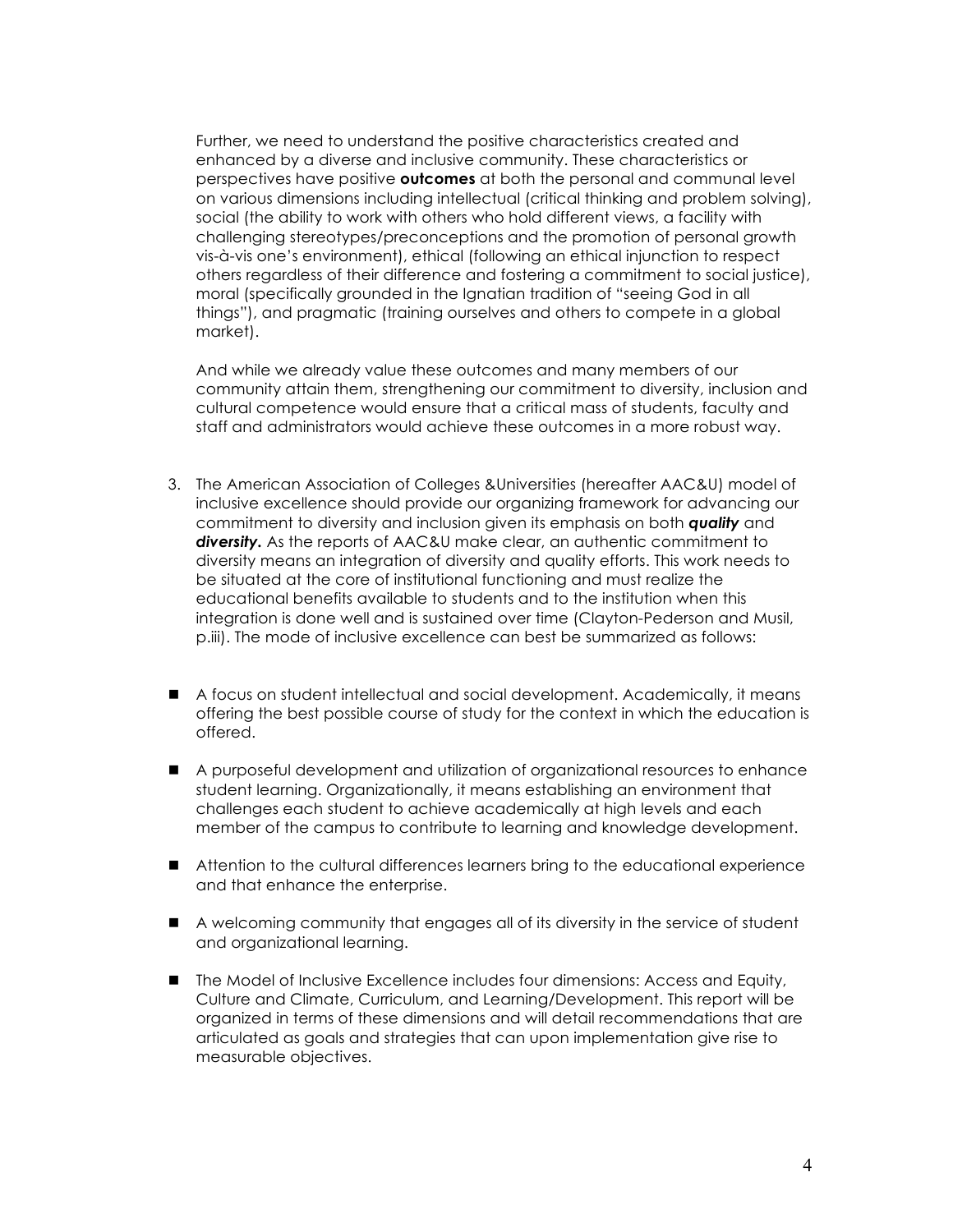4. The Jesuit and Catholic character of the institution provides a useful framework within which to analyze the various facets of inclusion, diversity and cultural competence. While in principle Ignatian values call us to foster inclusion and diversity, the religious character of the institution has too often allowed some community members to experience exclusion, including those from faith traditions that are not Roman Catholic and those who perceive Church teachings to be hostile to their identities. We knew it was important to acknowledge the ways in which the religious character of the institution has limited progress on diversity and inclusion without accepting that as inevitable at a Catholic institution. Instead, the religious character of John Carroll should have the power to compel a commitment to justice that nurtures a climate of inclusion.

5. Of these dimensions, we start from the premise that culture and climate are the most pressing issues requiring attention and response on the JCU campus – but attending to access and equity, curriculum, learning and development will also strengthen culture and climate. To do this, we must structure and organize ourselves in a way that will require and demand meaningful changes in our culture and climate.

6. We acknowledge lots of educational innovations and impressive initiatives as they relate to diversity and inclusion on the JCU campus but we perceive a need to articulate the structures that link them. A major goal of this report/set of recommendations is to "create synergy within and across organizational systems through the alignment of structures, policies, curricular frameworks, faculty development policies, resources, symbols and cultures" (Williams, Berger and McClendon, p.3).

In short and as suggested above, the work of the Institutional Task Force on Diversity seeks to support the university's core value of creating "an inclusive community where differing points of view and experience are valued as opportunities for mutual learning" and to advance the strategic initiatives to "create a diverse community of faculty, staff, alumni and friends" and "recruit, enroll, retain and graduate a talented, diverse student body prepared for today's global reality and committed to learning, leadership and service that will engage the world."

We offer these goals and strategies mindful that for meaningful change to occur, the emphasis must be on "collegial and democratic decision-making rather than administrative fiat" (Williams, Berger and McLendon, p.15) but we think these structural and organizational changes will facilitate better vehicles through which to share information and make decisions.

#### **III. Structure and Organization**

The impetus for the creation of this task force was the realization that many worthwhile initiatives were being undertaken across campus. These include the programming of the Student Diversity Initiatives Working Group, the emergence of faculty affinity groups such as the Faculty of Color Organization (FOCO), the Faculty Women's Caucus, the Council Committee on Gender and Diversity, the creation of the Office of Faculty Diversity, the attention given these issues by the Office of Legal Counsel, the work of the Office of Access and Retention, and the longstanding efforts of the Office of Multicultural Affairs. To sustain and institutionalize the efforts requires a more coordinated effort and requires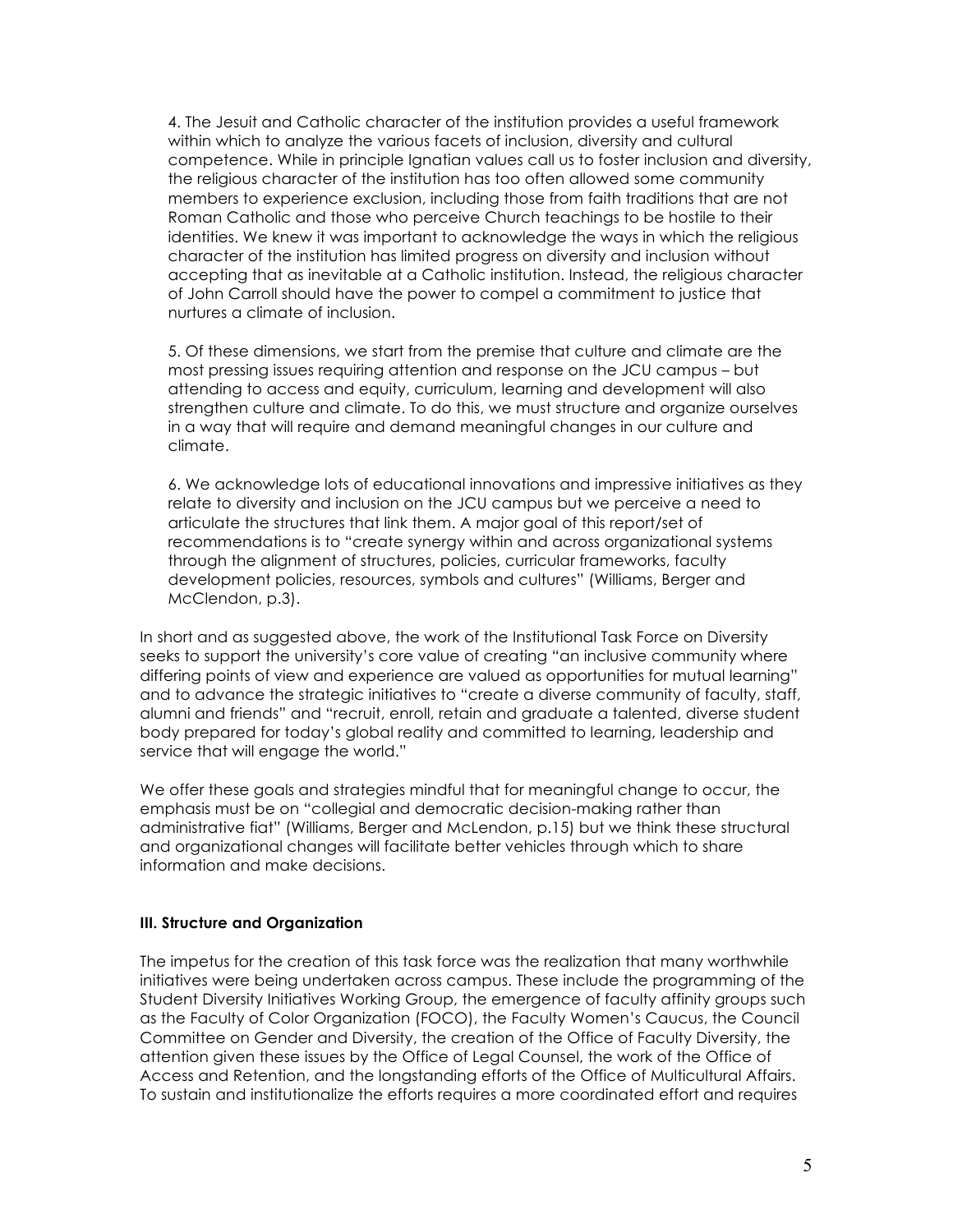that implementation of diversity and inclusion initiatives be seen as the responsibility of everyone. As noted above, JCU culture and organization is characterized by a commitment to decentralization. For inclusion and diversity to become central to our work and mission (and our Jesuit Catholic character suggests it must be central and not peripheral), then we have to organize the institution in ways that centralize our efforts.

GOAL 1: Make central our commitment to diversity, inclusion and cultural competence

Strategy 1:1 Create a diversity (or inclusive excellence) steering committee that could:

- Set institutional goals
- Measure progress toward attaining those goals
- Hold offices and people accountable to ensure progress
- Examine models to create an Office of Diversity and Inclusion

Ideally, John Carroll would have a Chief Diversity Officer or CDO to serve that coordinating and centralizing function and we would make this a long term goal; a CDO needs to be our aspiration.

In the meantime, JCU should have a diversity steering committee that includes at least one member from each division (for these purposes, the faculty should be considered an entity separate from academic administration with both having a seat on the steering committee) to serve that coordinating, centralizing function. The steering committee, chaired by the president's designee, would report to the Office of the President and would be empowered to hold people and offices accountable. The steering committee would set institutional goals and measure progress toward them. Those goals should include the recommendations contained herein.Subsequent goals, recommendations and actions should be developed by the steering committee and in consultation with others to realize our commitment to diversity. We acknowledge and argue that the creation of such a committee is not the solution but instead is a channel through which to create change (Williams, Berger and McLendon, p.14).

# Strategy 1:2 Articulate Institutional Commitment to Diversity

Below is a statement refined and endorsed by the Task Force and originally developed by the participants in the first Intergroup Dialogue.

## John Carroll University's Statement on Diversity

John Carroll University welcomes all expressions of diversity that are in keeping with the Ignatian tradition of fostering an inclusive, compassionate, and respectful environment for our students, faculty, staff, administrators, and guests. Within this tradition, John Carroll University values the unique qualities in all individuals and the opportunity to learn from their many life experiences. Our pursuit of excellence demands that we come to understand and embrace the richness of ideas and ways of thinking each person brings to the university community. We are committed to creating a campus climate in which our differences are explored openly and respectfully.

We seek to enable all members of the John Carroll community to develop their intellectual, spiritual, and vocational interests. This can only be realized in an environment that recognizes both the distinctiveness of each person's experience and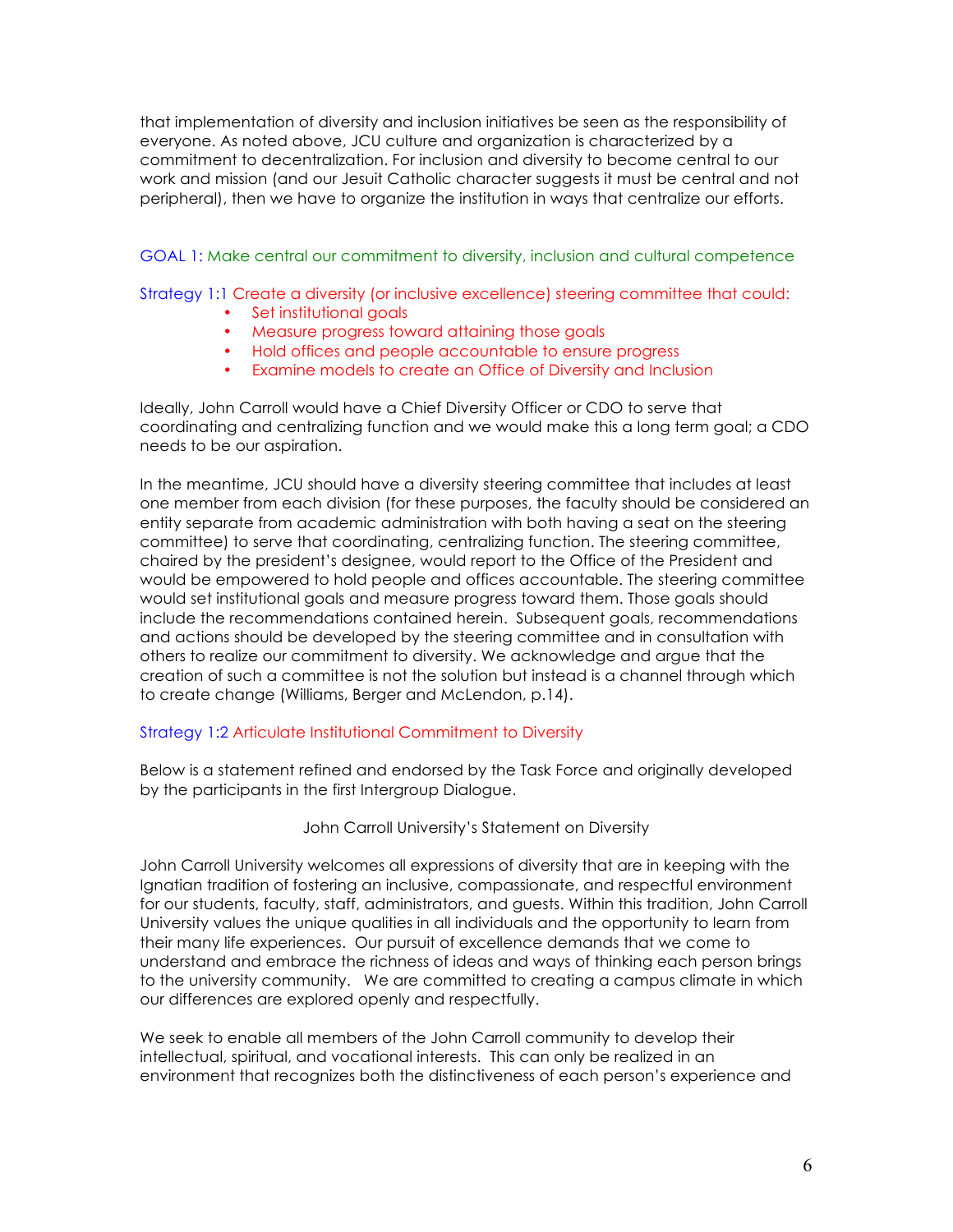the common humanity that unites us all, taking full advantage of everyone's talents, skills, backgrounds, and perspectives.

In our recruitment efforts, curriculum, programs, and all campus activities, we seek to reflect the following dimensions of diversity.

Race **Ethnicity** Gender Sexual Orientation Socioeconomic background Religion or spiritual affiliation Age **Disability Nationality** Gender identity Veteran status Intellectual perspective

A statement such as this should be visible throughout the campus and should be widely circulated, examined and discussed. The diversity steering committee might have among its responsibilities calling attention to the university's commitment to diversity.

### Strategy 1:3 Require each division of the university to establish goals for advancing inclusion, diversity and cultural competence and articulate ways of attaining them.

While the task force acknowledges and appreciates the need for continued grassroots energy and as discussed above, would argue that meaningful change will require an understanding of cultural competence by individuals at the institution, that sort of transformation is not likely on a large scale without some organizational commitment as the impetus for change. Further, the need for greater centralization suggests that there must be intentional planning throughout the university. Given the specialization of function within each division, it is appropriate to ask each division to articulate how their work can contribute to inclusive excellence. Each division would presumably share those goals with the diversity steering committee who would monitor progress toward attaining those goals.

### GOAL 2: To provide more institutionalized and centralized support for members of the JCU community who experience exclusion or discrimination

#### Strategy 2:1 Establish Ombudspeople

A committee examining how best to structure an Ombudsperson Office has been working since January 2009. The task force endorses this step and sees the existence of an ombudsperson (or body), particularly for students, staff and administrators as a necessary next step in demonstrating our organizational commitment to inclusion.

#### Strategy 2:2 Create an Office of Diversity and Inclusion

This would not be a new office in the sense of adding personnel or staff it but instead an entity that integrates the various bodies that currently attend to issues of diversity and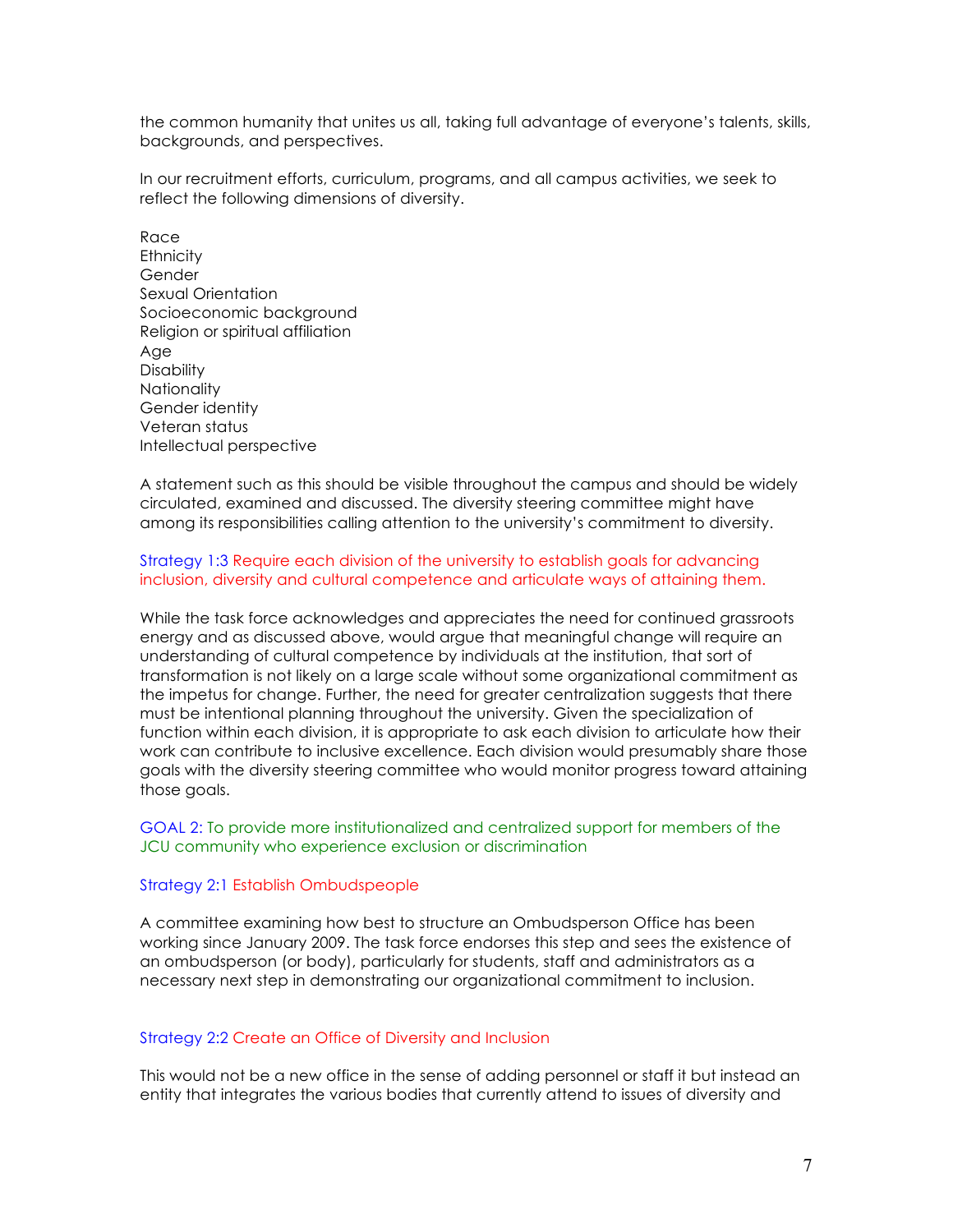inclusion including but not exclusive to Equal Employment Opportunity (e.g. that the people preparing the affirmative action plan for faculty are aware of what is included in the plan for staff and administrators and vice-versa), student issues, etc. Such an office would presumably lead to more structural integration. The Director of this office could be a current employee with this function added to his/her portfolio. Or at such time we can hire a CDO, that person could lead this effort. The coordinating body mentioned above would be the transition from the task force to the Office of Diversity and Inclusion and could eventually serve as the advisory board for the office.

## **IV. Curriculum**

Changes in how and what is taught, in both the formal curriculum and the co-curriculum, is essential to fostering a culturally competent campus. Such changes challenge those who teach to reexamine pertinent literature, arguments and perhaps their own assumptions and behaviors. Such changes challenge students to think critically and to engage in sustained dialogue about the goals, purposes and implications of a commitment to diversity, inclusion and cultural competence. Academic credit remains the currency of the institution and thus the incentives for students to attend to the matters at hand in class suggest a more robust engagement with the issues referenced throughout this report. The curriculum has a symbolic value too. What is included and highlighted sends a powerful message to both internal and external constituencies.

While the diversity (D), and international (R or required to focus on Asia, Africa and Latin America and S or second course that can focus on Europe) requirements are laudable and were sufficiently innovative in 1995 when this core curriculum was adopted, they now exist on the margins of the curriculum and are too often seen as requirement to check off. We know that the D requirement is most often fulfilled by SC 101 (Introduction to Sociology) and CO 200 (Interpersonal Communications). Of the 17,721 students enrolled in a D course since 1996, 5887 or 33% of them have been students in SC 101 and 12% have been enrolled in CO 200. No other course exceeds 5%. Of those students who take but one D course, 55% elect to fulfill the requirement via SC 101, nearly 12% take ED 253 (School and Society) and approximately 9% take CO 200. No other single course exceeds 2%. While these are all presumably relevant and appropriate courses worthy of inclusion in the formal curriculum, they are mostly introductory courses. The task force is concerned that depth is deemphasized relative to breadth (at least in terms of how students are most likely to fulfill the requirements) and that our students need additional course content with regard to inclusion; it needs to be more central to their academic experience. The following goal and strategies to achieve it, then, acknowledge that at John Carroll is lagging behind our peer and aspirant institutions with regard to providing a robust and rigorous course of study that demands that all students appreciate diversity, strive for inclusiveness and are culturally competent. This goal and these strategies, we would argue, will be more effective vehicles by which to attain the institutional learning outcome associated with diversity and inclusion.

GOAL 3 Ensure the depth as well as breadth of study with regard to diversity, inclusion and cultural competence is part of every student's experience at JCU

#### Strategy 3:1 require a diversity/inclusion course in each major and/or program

This requirement would not likely demand the development of many new courses. Instead, it is more likely that programs would need to reexamine their requirements to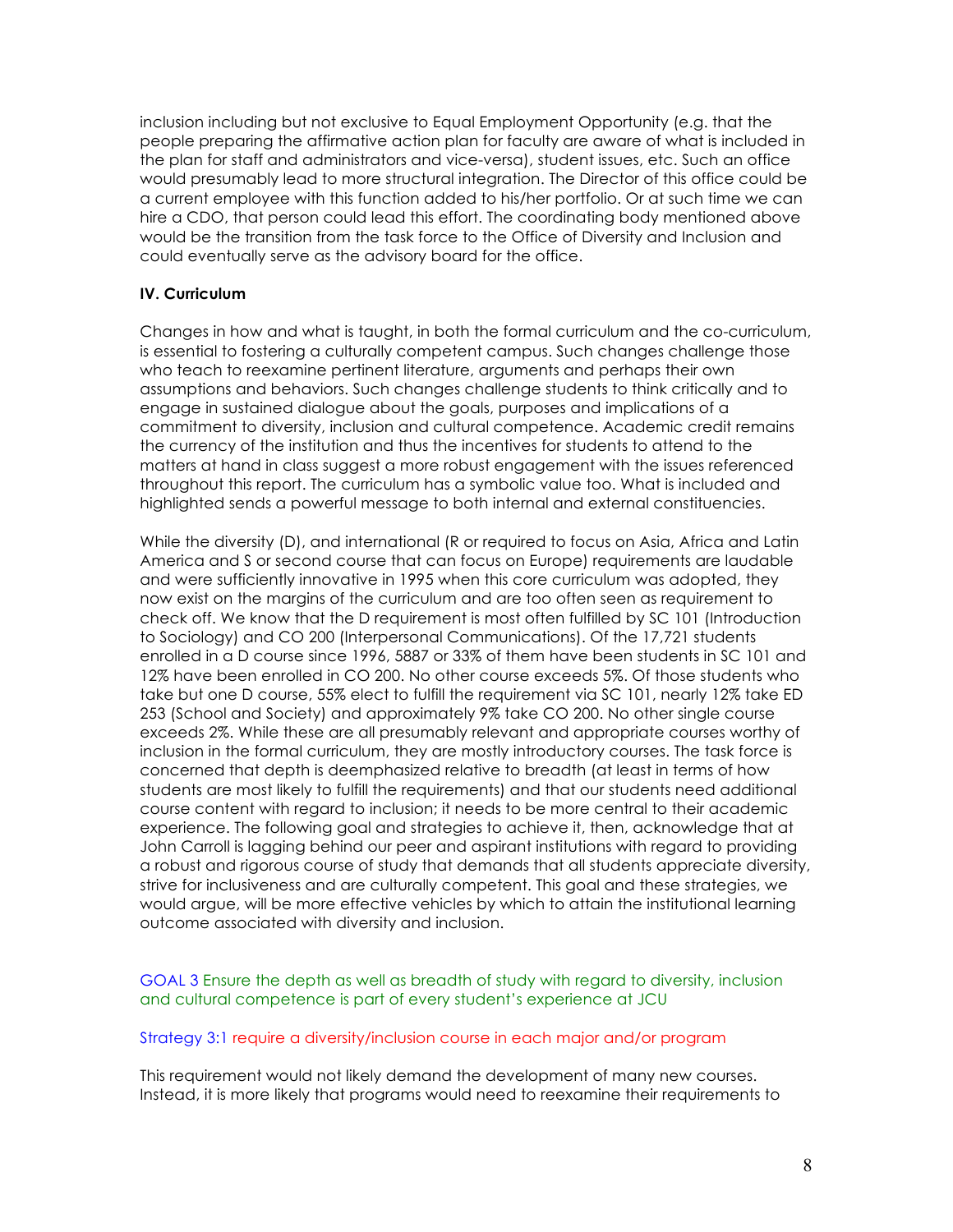ensure that students attend to issues of diversity and inclusion as part of their major program. While it may seem that some disciplines more easily lend themselves to this requirement, it is conceivable that support courses (offered by other departments) could serve this function as well. If not, a few major programs may need to imagine a new course that emphasizes inclusion and diversity.

## Strategy 3:2 Develop (or elevate) curricular programs that deepen understanding of inclusion, privilege, and oppression – e.g. Women's Studies, Africana Studies

The visibility and existence of such programs sends a powerful message about what is valued by the institution. Institutional support for these programs (e.g. seed money) helps to nurture a commitment to inclusion and diversity and promises a depth and rigor to students enrolled in these courses. Those students can also help to change the institutional culture assuming their curricular experiences inform the perspective they bring to their co-curricular experiences and their interactions with their peers.

## Strategy 3:3 Require an experiential learning opportunity for graduation (one that deepens cultural competence)

This requirement could be embedded in core courses, major programs (e.g. internships, study abroad, service learning courses) but need not be (e.g. service immersions, study tours, intergroup dialogues). The review and approval of appropriate experiences could be embedded in the curriculum review process likely to result from the work of the Academic Planning Task Force and conducted in consultation with the Diversity Steering Committee. The current literature in higher education suggests that it is through "high impact pedagogies" such as these that meaningful and intentional learning can shape subsequent behavior and decisions.

## Strategy 3:4 Expand the successful Intergroup Dialogue program for students so that more can participate and make it credit-bearing

Much as the Task Force on Diversity realized that authentic dialogue and conversation across difference (in institutional status as well as background, experience and demographic characteristics) was essential for change to occur, our student body would benefit from sustained and facilitated interaction that allows them to confront difference in ways that illuminates commonalities. Many institutions offer highly successful intergroup dialogue programs (e.g. University of Michigan, Syracuse University, Occidental College) and the data assessing these programs suggest that they are powerful tools in educating students about diversity and inclusion. They work largely because they meet students where they are. In other words, students understand themselves and their own cultural identities better which allows them to talk with and listen to others across difference while also recognizing similarities. We offered a modest, non-credit bearing dialogue program for students in 2008-2009. The task force recommends that the program be formalized, expanded and supported appropriately.

## **V. Campus Culture and Climate**

Campus climate refers to the development of a psychological and behavioral climate supportive of all students. Indicators of climate include the feelings of belonging among ethnically and racially diverse groups on campus, intergroup relations and behaviors on campus, attitudes toward members of diverse groups and incidents of harassment based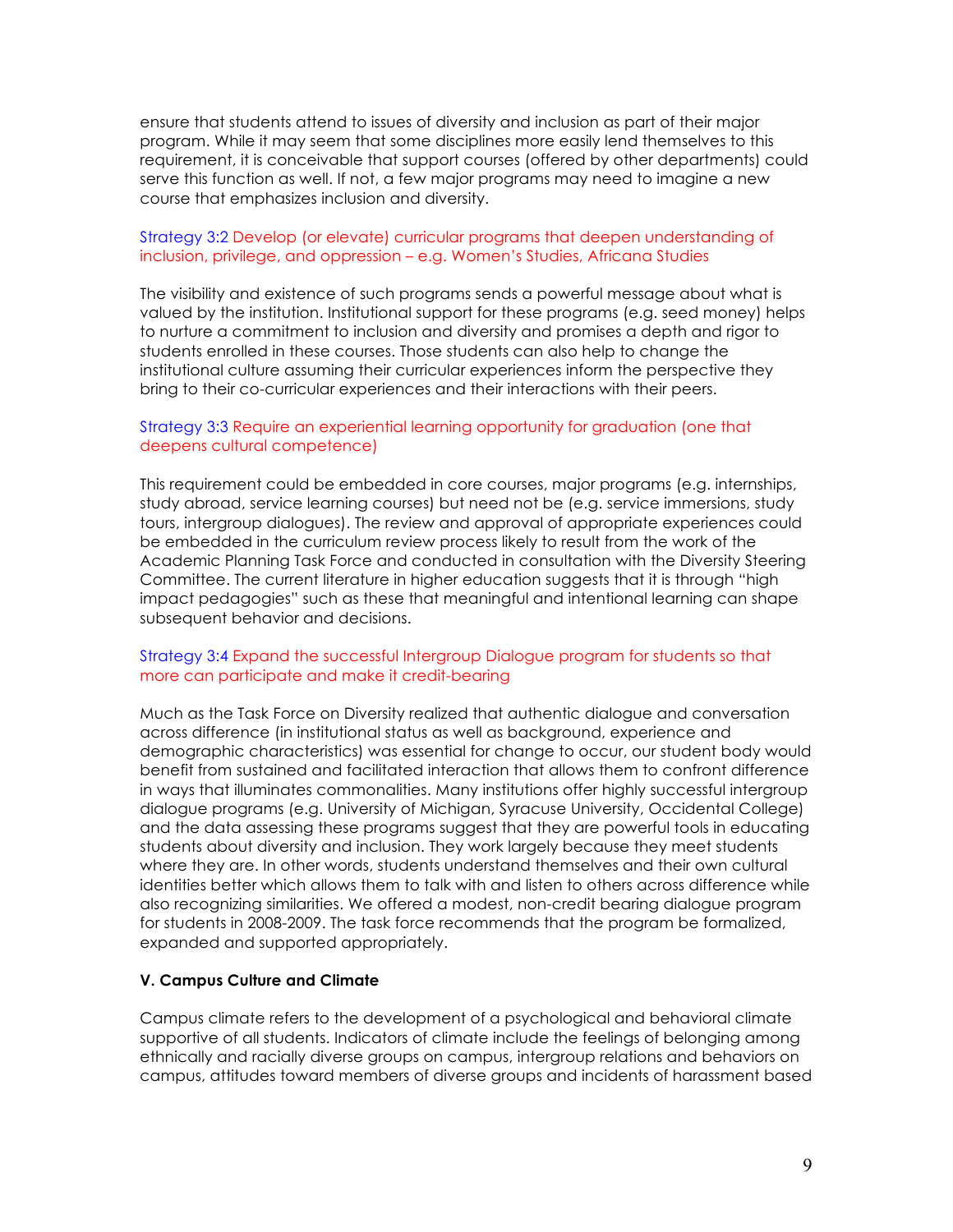on race, ethnicity, gender and sexual orientation (Williams, Berger and McClendon, 2005; Smith et al., 1997, Hurtado et al.,1999).

A healthy climate, then, has several attributes or indicators. Members of the community avoid "homogenization" of groups or assuming that all members of a group share attitudes, dispositions. The lone member of that group in a meeting or classroom is never asked to "speak" for that group. Members of the community have a working knowledge of the operative concepts like culture, race, class, sexual orientation. And a critical mass of the community understands that culture does not mean "different from the norm of the dominant group ("white norm")." Instead, cultures are understood as a set of practices involving habits of interactions, communicative codes, norms of behavior and artistic expressions which point to coherent systems of meanings and values (Moya 2002, 158).

In order to foster a healthy climate, one must understand one's own political, economic, social, moral and epistemic (how we know what we know) location. We start from the premise that assimilation is not always the answer and that none of us but especially those in the majority group should use solely an emphasis on charity (as contrasted to a commitment to justice or solidarity) when encountering difference. This requires some understanding of power dynamics within the university and inside the classroom.

Perhaps most significantly, we appreciate that the work necessary to develop, nurture and sustain a healthy climate that is culturally competent may engender some conflict and that conflict—or the robust exchange of ideas – should be seen as an opportunity for moral and intellectual growth. Too often we avoid rather than engage the difficult conversation.

Our sense of urgency with regard to culture and climate has been informed by anecdotal evidence of classroom climate provided by the Office of Multicultural Affairs, the experiences of numerous Student Affairs and Enrollment professionals (on the task force and off) and the narratives provided by the Faculty of Color Organization. We anticipate that the campus climate survey being conducted by FOCO and the Center for Faculty Development in the fall of 2009 will corroborate these observations and perceptions and will help determine how widespread experiences of isolation and exclusion are. The examples of which we have been made aware are sufficiently egregious to warrant an institutional response; the climate survey may highlight additional issues that could inform the work of the diversity steering committee. For example, the response of isolated students to the outcome of last year's presidential election or the lack of sensitivity to the Winter Formal Theme of 2007 or students having their racial identity linked to their tardiness for class or students being verbally and physically harassed due to sexual orientation indicate the need for a coordinated and centralized institutional response and strategy to alter climate and culture.

The following recommendations, then, are designed to maximize the likelihood that our campus culture and climate will be welcoming to all and that our commitment to inclusion and diversity will be apparent.

#### GOAL 4: Create classroom climates that are inclusive and culturally competent

Strategy 4:1: Clear Processes, Policies and Procedures for Reporting and Addressing Bias and Harassment within classrooms should be promulgated and enforced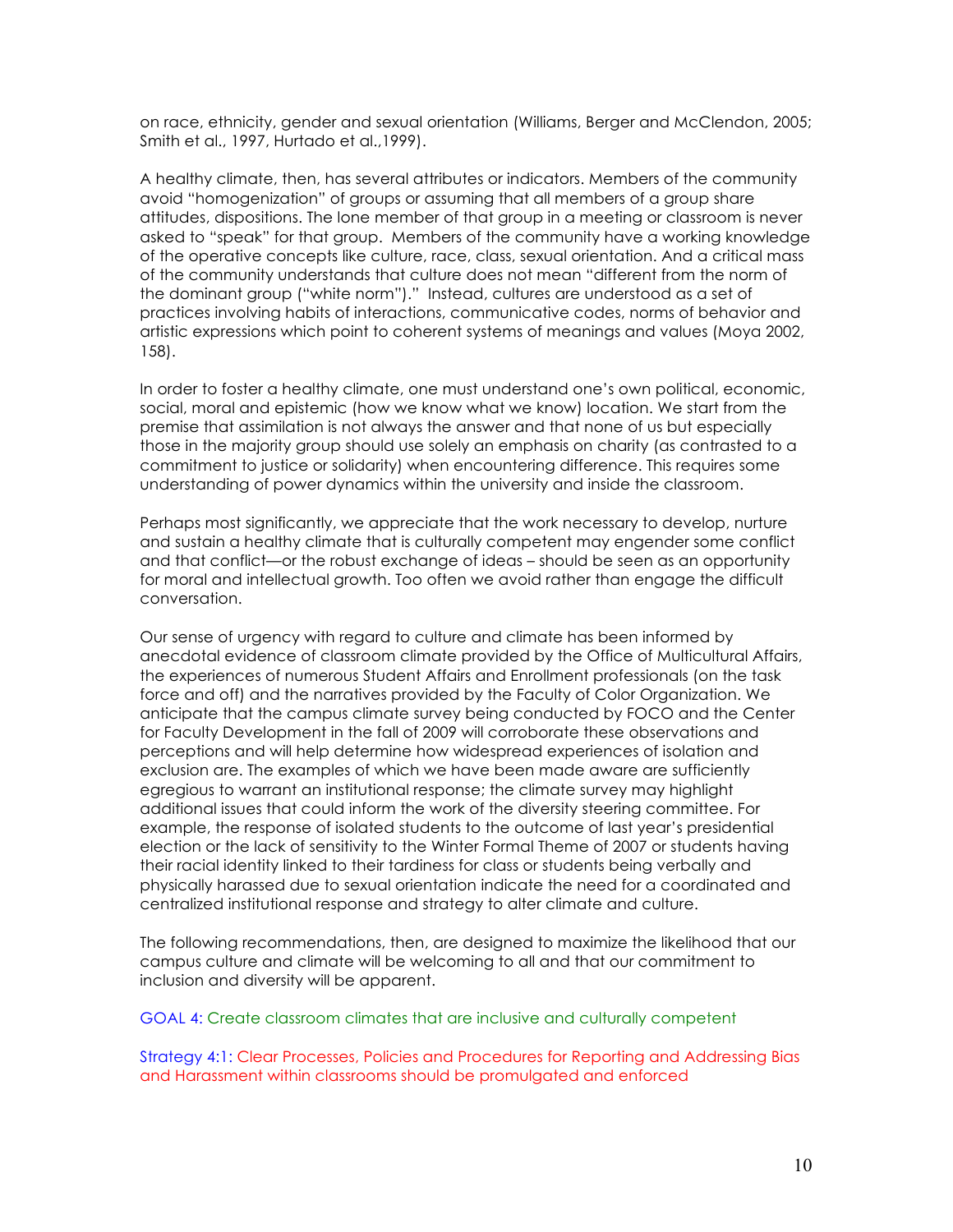The university has a clear policy and procedure with regard to sexual harassment. And the Employee Handbook for staff and administrators includes clear language with regard to policy and procedures when employees seek a redress for grievances. Yet at present there is not a clearly articulated protocol for students who perceive exclusion and discrimination in the classroom. Without such a protocol and clearly stated process, there are also no guarantees of due process when allegations toward instructors are made. Too often now experiences are shared anecdotally with ad hoc responses and actions resulting as noted above. Data gathered by the Division of Student Affairs reveal that 41% of students of color responded that they have heard faculty express racial stereotypes in class (contrasted with 24% of white students). The task force strongly recommends that a body be charged with promulgating a procedure through which students can bring concerns as well as identifying a process that protects the rights and interests of both instructors and students in the wake of concerns being expressed.

# Strategy 4:2: Provide ongoing faculty development about effective and inclusive pedagogies

In light of the student experiences with which we have been made aware, members of the task force appreciate that some perceived incidents of exclusion and discrimination may not have been intentional by the instructor. The lack of intent, of course, does not lessen the impact on students (may intensify it in some cases). Still, we are persuaded that ongoing, focused and sustained faculty development may help to alter the classroom climate. Indeed, the instances when a student from a historically underrepresented population is singled out and asked to "speak" for that group would presumably disappear once awareness and consciousness is raised. The model of Inclusive Excellence notes that inclusion and academic excellence need to be coupled instead of seen as competing. Student anecdotes again suggest that too often instructors make assumptions about academic preparedness and intellectual ability on the basis of group membership. At the same time, how we teach may need to change as we diversify our student body. The emergence of the Center for Faculty Development provides the necessary infrastructure to educate faculty about how to teach in culturally competent ways.

## GOAL 5 Fostering climate of inclusion for students

## Strategy 5:1 Institutionalize the Student Diversity Initiatives Working Group (SDIWG)

The SDIWG has launched numerous initiatives including a Student Leaders Summit and the "I Think, I Respect" campaign to begin the school year. This group has also supported student participation in the annual White Privilege Conference and has helped those students work to raise consciousness among other students. To date, the group has lacked an operating budget or clear mandate. Institutionalizing the group with a clear charge to alter the campus climate has the potential to effect meaningful change. This group includes Residence Life, Student Activities, Orientation, and Multicultural Affairs and many of the key stakeholders in Student Affairs. Its membership should be expanded to include all key stakeholders in Student Affairs (i.e. Athletics, Campus Ministry) with appropriate liaisons from Academic Affairs (Center for Service and Social Action, Office of Faculty Diversity).

### Strategy 5:2 Send a team of students and FSAs each year to relevant and appropriate workshops (such as the National Coalition Building Institute (NCBI))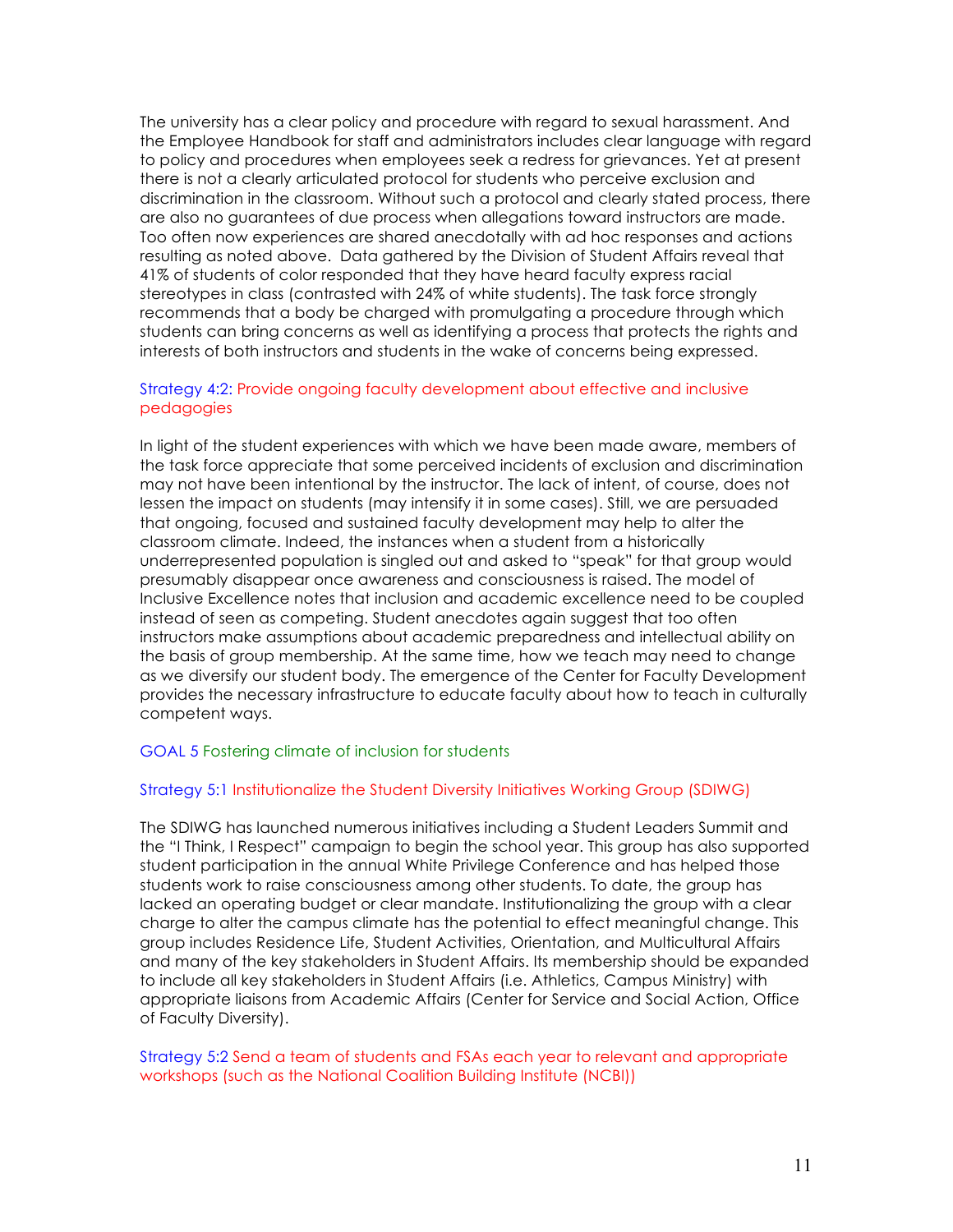Student development and engagement and leadership on issues of inclusion and diversity are essential to change the campus climate. For example, assessment and evaluative data suggest that immersion trips are transformative and one of the most powerful vehicles through which we challenge our students to think about privilege, power and exclusion. Similarly, anecdotal evidence suggests that students who attend the White Privilege Conference are challenged and motivated to effect change. Finding additional vehicles to mobilize students to lead change efforts are likely to be more successful than relying solely on programming provided on campus. The NCBI has a national reputation for helping participants develop the skills that allow them to further "cultural competence, collaboration and partnerships and effective relationships within and across group identities." The National Coalition Building Institute is an "international non-profit leadership development network dedicated to the elimination of racism and other forms of oppression and is rooted in an understanding of individual, community, and systemic change" (www.ncbi.org) and is illustrative of the kind of intentional training that would benefit members of our community.

In addition to sending a team of students to the student specific NCBI, it would be beneficial to send a team of FSAs each year to this or a similar workshop designed for campus professionals. This training has the potential to both enhance the climate for students and for FSAs. Ideally, members of each division would eventually have the opportunity to participate in such trainings with the possibility of those participating eventually serving as trainers on campus.

### Strategy 5:3 Revisit student conduct policies and process for acts of intolerance that are between and among students

In addition to clear policies and procedures with regard to classroom climate issues, a committee should be charged with examining the effectiveness of the student conduct policy and process for responding to acts of exclusion or intolerance within the student body. The task force was made aware of many such instances on the basis of race, sex and sexual orientation. Student Affairs data indicate that 38% of students of color agree that there is a lot of racial tension on campus and nearly 1/5 of white students concur. Whether students fully appreciate their recourse or know how to navigate the system and find appropriate supports was not clear to members of the task force. A more intentional process that focuses on diversity, inclusion and cultural competence would serve all students well as it could be a locus for student learning as well as discipline.

#### GOAL 6 Foster a climate of inclusion for FSAs

### Strategy 6:1: Include sexual orientation more explicitly and intentionally in university policies and statements

JCU has given explicit attention in recent years to exclusion on the basis of race, sex, and class. Sexual orientation has yet to receive the same systematic attention and explicit efforts to foster cultural competence and inclusion. Yet there is sufficient evidence that exclusion on the basis of sexual orientation is experienced by faculty, staff, administrators and most especially students. Much of this data is anecdotal, perhaps in part because this issue has not historically been embraced by the campus (e.g. the challenges chartering Allies as a student organization in the not too distant past, the seeming higher level of scrutiny to which Allies programs are held relative to other student organizations). Efforts to organize a "safe space" campaign stalled approximately five years ago. All this suggests that a more intentional and explicit effort to ensure that the climate is inclusive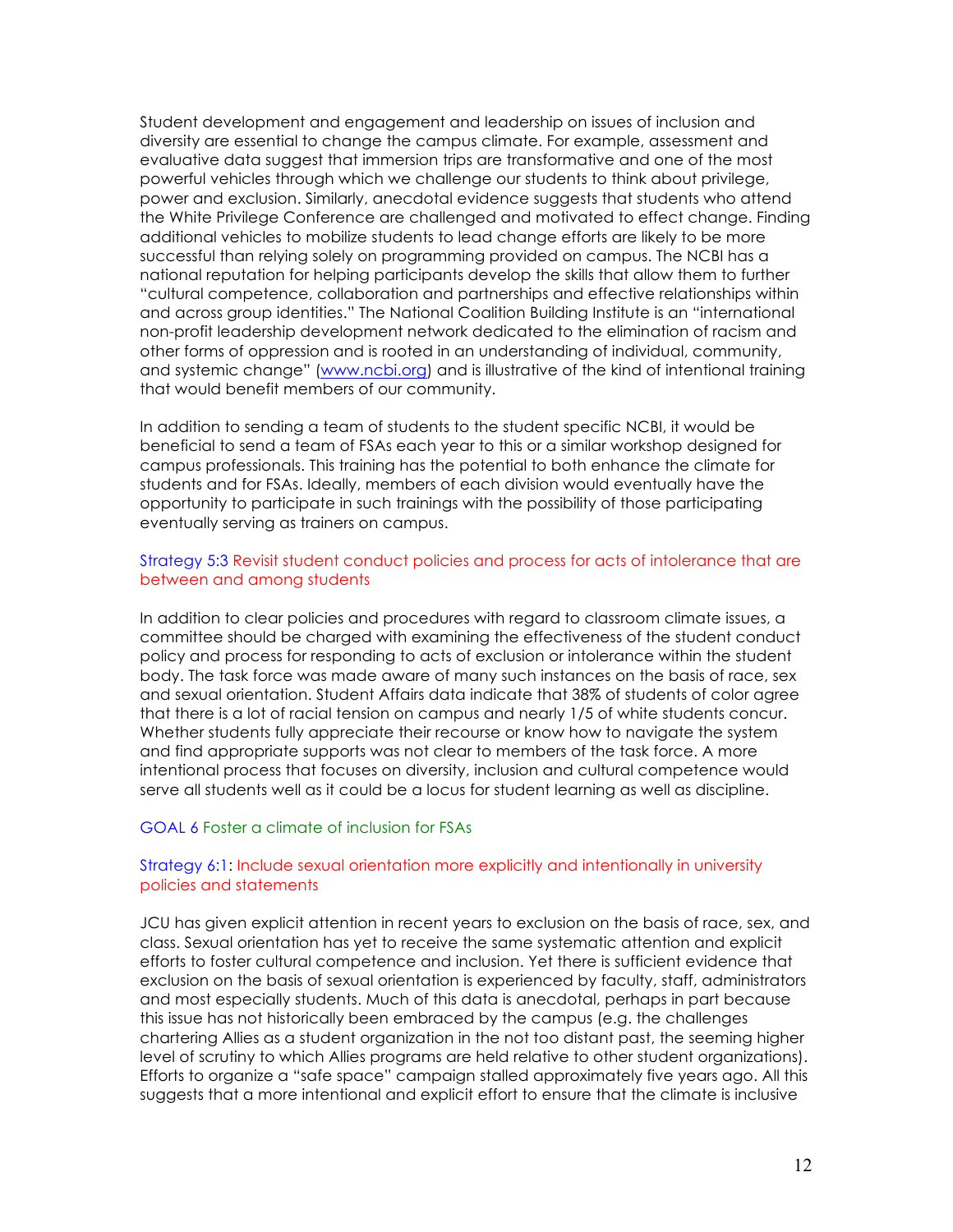for the LGBT population is necessary. The inclusion of sexual orientation in a diversity or inclusion vision statement as well as a presidential statement on diversity (perhaps in response to this report) would be appropriate first steps. (The Commitment to Diversity Statement previously referenced provides one opportunity to convey this commitment).

### Strategy 6:2 Include sexual orientation in anti-discrimination policy

The faculty endorsed the recommendation in October of 2008 that sexual orientation be included in the non-discrimination policy. The task force supports this recommendation and would encourage a formal and positive response to the faculty vote. This response could initiate productive discourse that has the potential to make the climate for those in our community who identify as LGBT more welcoming. Task force members are concerned that the absence of sexual orientation in the non-discrimination policy sends a powerful message to both internal and external constituencies.

### Strategy 6:3: Require Cultural Competence Training for all managers and supervisors including department chairs and make it available to others

As noted throughout this report, changing individual level behavior is perhaps the most significant (and daunting) undertaking if we are to achieve our inclusion and diversity goals. Raising consciousness and awareness – understanding better the inadvertent ways in which some members of our community experience exclusion – is essential. While some of these elements of awareness and behavioral change need to happen spontaneously and informally, significant institutional change will not occur without intentional and thoughtful efforts to challenge assumptions, confront behavior and provide incentives for changed behavior. Those in supervisory roles need to first and foremost understand their legal responsibilities (e.g. the EEOC training tentatively scheduled for November 2009) but also would benefit from additional workshops and trainings that focus on fostering an inclusive work environment, effective communication (across difference) and methods of holding others accountable when they are not demonstrating cultural competence.

## Strategy 6:3: Add question to Annual Evaluations for FSAs that asks for contributions to advancing inclusion and diversity

If a commitment to inclusion and diversity is to be understood as central to institutional mission and institutional effectiveness, then it is imperative that the expectation be made clear and that members of the community be held accountable for the ways in which they do (or do not) contribute to advancing that commitment. In much the same way that staff and administrators have been asked to reflect on their commitment to mission and identity in formal evaluations, it makes sense to ask faculty, staff and administrators to document the ways in which they have helped to promote inclusive excellence.

#### Strategy 6:4: Strengthen and require tenure committee workshops

The Faculty of Color Organization and the Faculty Women's Caucus have noted since their inception that departmental tenure committees could be the locus of exclusionary behavior. In response, annual workshops focused on clear and effective communication to tenure candidates have been conducted. While strongly encouraged, participation in them has not yet been required. And while the content of the workshop has been instructive and worthwhile, cultural bias has not (yet) been the focus of the conversation. A logical next step in the professional development of members of tenure committees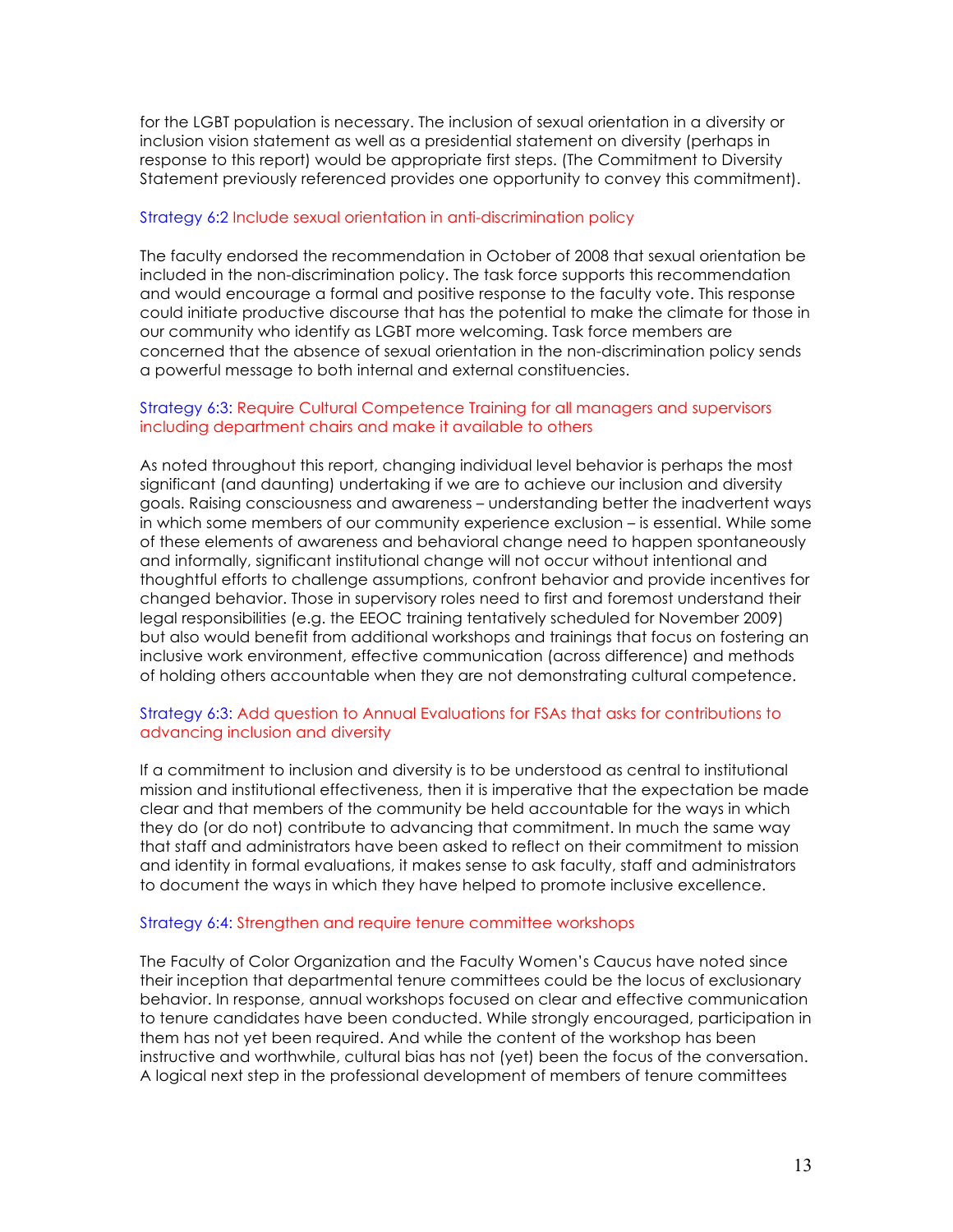would be the expectation that tenure committees be better educated as to the meaning and desirability of being culturally competent in the workplace.

## **VI. Access and Equity**

Access and Equity is the final dimension of Inclusive Excellence to be discussed. It can be defined as the compositional number and success levels of historically underrepresented students, faculty, and staff in higher education. Research indicates that increasing the number of students, faculty and staff of color promotes existing recruitment and retention efforts and transforms institutional culture (Hurtado et.al., 1999). Sample Performance Indicators include the number of faculty, staff and administrators of color at the institution, the number of female faculty, staff and administrators and the changes in these numbers over time.

Setting goals and targets requires knowledge of the status quo and past patterns of employment. While a diverse workforce extends beyond the characteristics of sex and race, data are only collected for those attributes. As of 2008, women constitute 51% of the administration, 39% of the faculty and 76% of the staff. People of color comprise 11% of the administration, 11% of the faculty and 11% of the staff as of 2008.

Efforts to enhance access and equity are used to reflect the entirety of diversity efforts on most campuses and in most workplaces. It is intentionally placed last in this report because while it still matters, we now understand that changes in demographic representation on their own will not alter culture and climate nor foster inclusion. These efforts to alter structural diversity are likely hampered unless other dimensions are given serious attention. Otherwise, the work too often falls to members of underrepresented groups to address the other dimensions of inclusive excellence. This can be burdensome and can also mitigate against the commitment to diversity, inclusion and cultural competence being shared and owned by all members of the organization. Instead, the work needs to be central for all, which will facilitate greater access and equity.

Moreover, we have also made meaningful strides in enhancing structural diversity in recent years. For example, the new faculty in 2009 included a majority of women and a critical mass of faculty who identify as Asian or Asian American. Similarly, the staff has become more racially diverse in recent years with 6% of the staff identifying as people of color in 2004 as compared with 11% of the staff in 2008.

Still, according to the affirmative action plans for both faculty and staff/administrators, there is work that remains. The affirmative action plans are prepared and monitored by the Office of the AVP (for faculty) and the Office of Human Resources (for staff/administrators). These plans rely on federal standards for defining job categories and utilize national data for determining availability for various positions and thus determining if JCU adequately utilizes the available pool when making hiring decisions.

For example, according to the 2008 AAP for faculty, women are underutilized by 10 faculty lines and people of color are underutilized by two faculty lines according to federal standards. (Utilization is determined by calculating availability of women and racial minority Ph.D.s across disciplines.) Further, compliance with federal guidelines is the minimum standard for diversifying the faculty in our judgment. Ideally, we would exceed compliance with the law.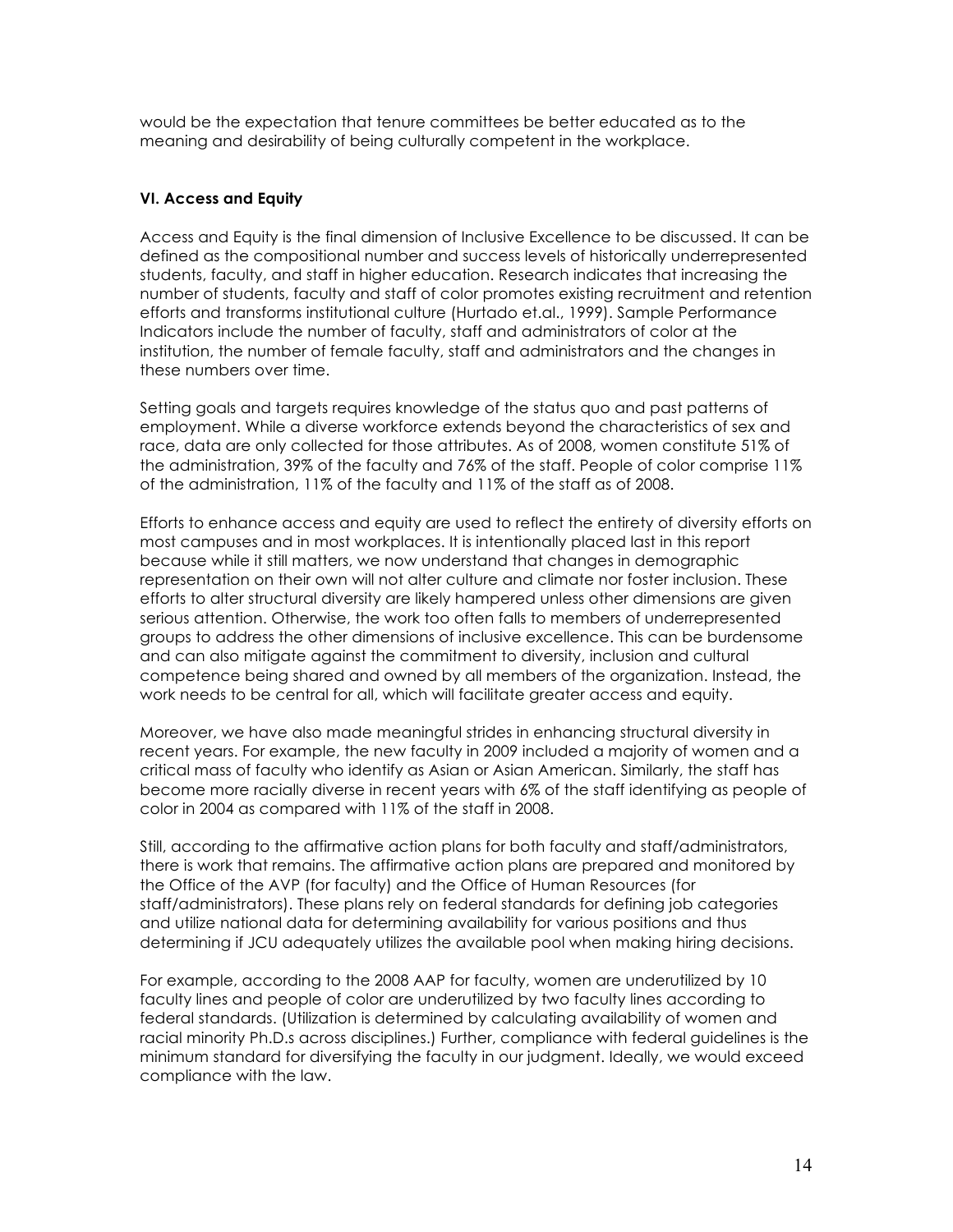In terms of the current composition of the administration, several job categories have been identified as under-representing historically disadvantaged populations including senior management (on basis of sex), middle management (on basis of race), researchers and counselors (on basis of race), IT professionals (on basis of sex), library professionals (sex), semi-skilled (sex and race), drivers (sex), and security (race).

The racial diversity of the student body reached an all time high in 2008. Eleven per cent of the student body identified as a racial minority showing a 2% increase from the previous year. While graduate enrollments had slightly higher numbers of racial minority students over the past decade, in 2008 those numbers mirrored total undergraduate enrollment (11.0%) and freshman racial minority enrollment (11.4%). So while the data are trending upward, we think that continued vigilance is necessary to sustain this trend. Given the racial composition of Northeast Ohio generally and the city of Cleveland specifically, a commitment to continue to grow the numbers of students of color is appropriate and worthwhile.

Enrollment patterns on the basis of sex indicate that women now outnumber men in undergraduate and graduate enrollments (2046 women to 1780 men in 2008). There is a wider gap in graduate enrollments (456 women to 253 men) than in undergraduate (1590 women to 1527 men). While these patterns bear watching, we think there is sufficient parity on the basis of sex at the current time.

Based on our understanding of the status quo with regard to access and equity and based on our working assumptions, we have generated the following goals and strategies for implementing them with regard to access and equity. These recommendations are undergirded by the supposition that in order for us to move from isolated although effective programs to a genuine and authentic institutional commitment to diversity and inclusion, we must also create accountability for success.

#### **Access and Equity Recommendations**

GOAL 7: Further diversify faculty, staff and administration on basis of race and sex

### Strategy 7:1: Identify and address cultural biases in search and hiring process for Faculty, Staff and Administrators

Preliminary steps have been taken and should be continued. Meetings with search committee chairs that have provided resources and suggestions for diversifying pools seem to have yielded some positive results. Next steps include additional training with regard to the evaluation of credentials as well as optimal interview protocols. Search committees have been encouraged to provide candidates with the opportunities to meet with relevant constituencies outside the hiring department; making that an expectation rather than a suggestion is worth pursuing.

## Strategy 7:2: Centralize tracking of faculty applicant pools including disposition information

In the recent past, faculty search committee chairs would report the diversity of the applicant pool. Since 2007, applicants have been asked to self-report with the hiring departments distributing the survey. We will centralize this function in 2009 and the Office of Institutional Research will gather, analyze and report the data. To date, we have not systematically asked search committees to explain why successful candidates emerged.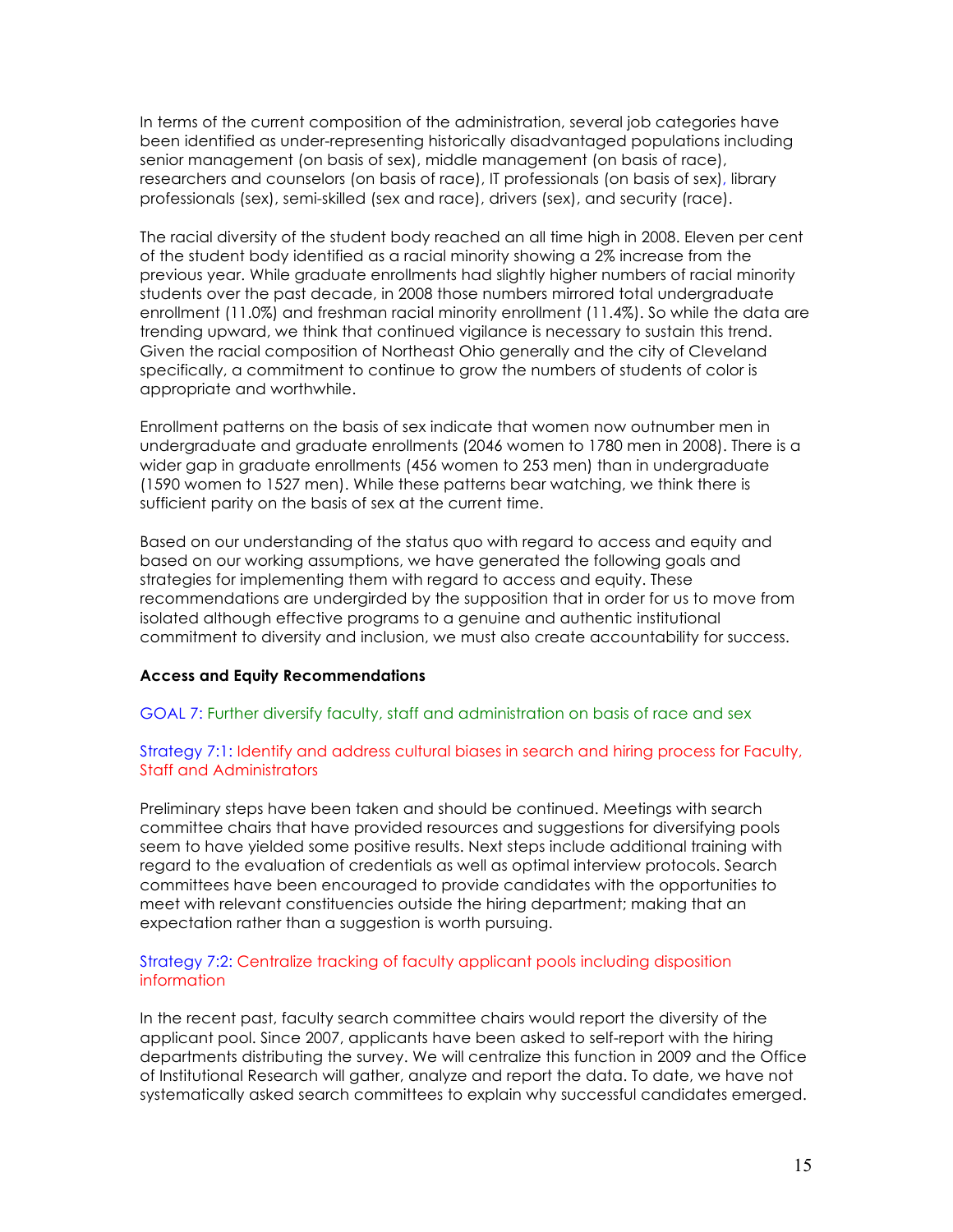(By contrast, staff and administrator searches include disposition information that is provided to the Office of Human Resources). Gathering that information will help us understand better if there are any hidden hiring biases.

### Strategy 7:3: Make Affirmative Action Plans more visible and prospective

The affirmative action plans prepared annually include rich data with regard to realistic expectations of the expected extent of diversity in the workforce. Greater awareness of hiring managers as to the availability of members of historically underrepresented populations might serve to provide additional incentive to be more intentional with regard to diversity in recruitment and hiring. Further, sharing the information included in those plans more widely is likely to heighten consciousness about the goals and expectations. The lack of conversation and discussion of the affirmative action plans can inadvertently send the message that compliance with external standards is the goal of preparing the plan.

## GOAL 8: Further diversify student body

#### Strategy 8:1 Convey commitment to inclusion and diversity to prospective students

The purpose of such an emphasis in student recruitment would be to signal to prospective students that our commitment to inclusion and diversity is taken seriously and is central to our mission and identity. Making this commitment central to our recruitment strategy may well encourage a more diverse applicant pool. Continued visits to urban schools, to public schools and perhaps considering an emphasis on international student recruitment conveys this commitment with the potential to yield a more diverse student body.

## Strategy 8:2 Strengthen Orientation (summer, fall, perhaps ongoing throughout first year) to foster cultural competence

Encouraging entering students to reflect on their own understanding and experience with inclusion and diversity should help prepare them for their educational experience and may make them more open and receptive to opportunities and programs they are likely to encounter while at JCU. This emphasis would also acknowledge that our students come from a variety of backgrounds and levels of familiarity with their own cultures and their ability to see beyond their own experiences to understand other cultures. Meeting each of them where they are and helping them identify their own cultural background is the first necessary step in acquiring a level of cultural competence sufficient to interact meaningfully with those from different cultural backgrounds.

### Strategy 8:2 Create a coordinating Body to attend to Student Transition and Success (inclusive of Enrollment, Student Affairs and Academic Affairs)

Significant strides have been made to facilitate access and retention via the launching of the Ohio Access Initiative, the creation of the Office of Access and Retention and the collaboration between that office and the Center for Service and Social Action. Additional work remains, especially with regard to coordinated academic support that is not merely remedial but helps to identify student strengths and interests allowing for student success. (For example, students interested in the sciences but lacking the scientific literacy of their peers perhaps due to high school opportunities might benefit from a sustained mentoring program allowing them the opportunity to work closely in a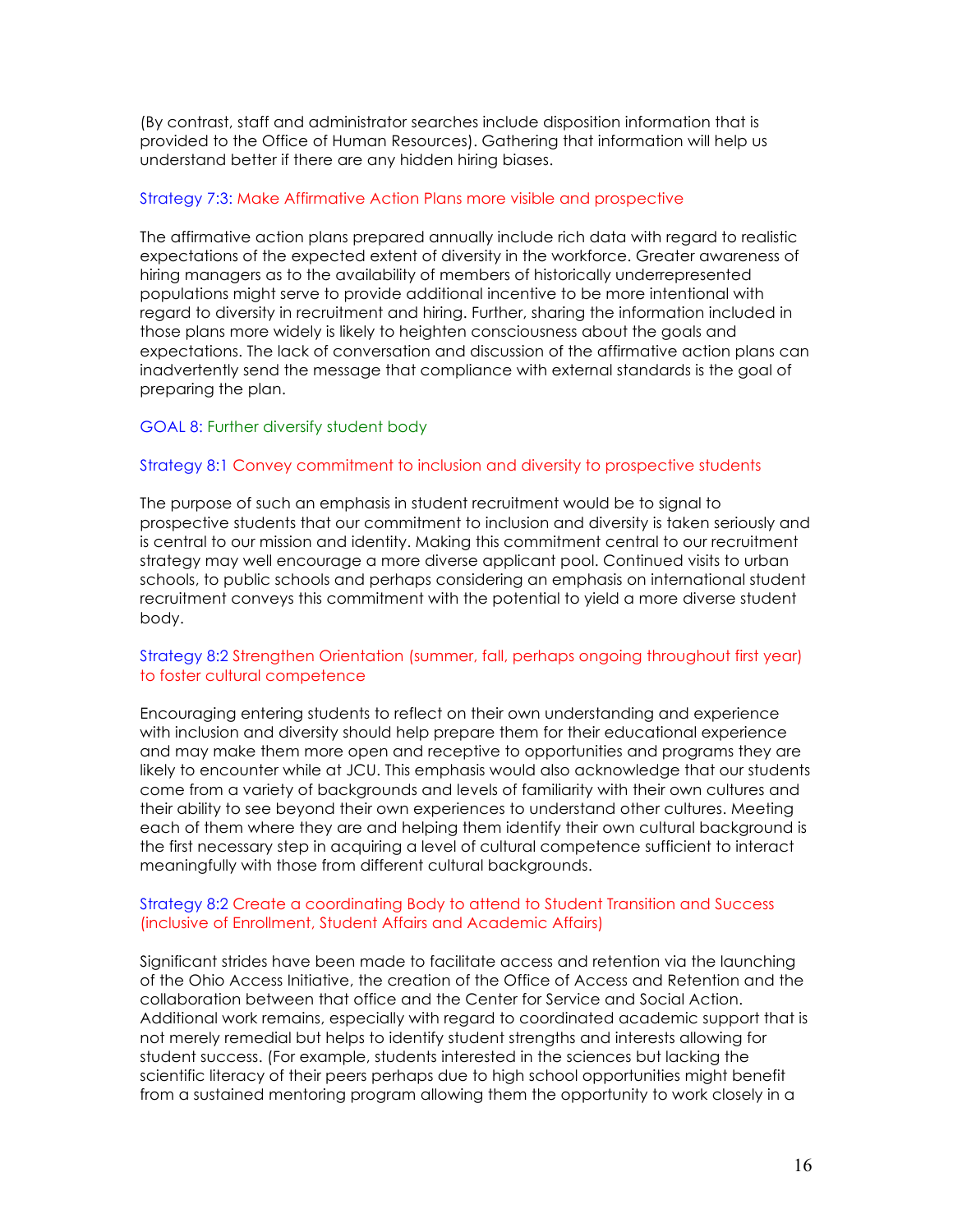lab with a faculty member or graduate student. Preliminary conversations have begun but lack a clear vision or sense of how these efforts might connect to a more comprehensive student success strategy.) A coordinated strategy for orienting our students from historically underrepresented populations including first generation students as well as students of color needs to be developed. While these populations overlap, there may be distinct needs for each. Whether (and if so, how) to coordinate these programs will require intentional conversation and clear leadership. These efforts have the potential to enhance recruitment efforts and may yield a more diverse (on the basis of race, ethnicity and economic status) student body.

# **VII. Conclusion**

The primary goal of this report is to document the work of the Institutional Task Force on Diversity and to provide an institutional anchor through which to organize subsequent conversations and decisions about diversity, inclusion and cultural competence. The Inclusive Excellence model of AAC&U, in our judgment, provides that framework. We have used that model to articulate goals and strategies and expect that those charged with animating the suggestions emanating from this report will be able to measure progress toward those goals and will be able to hold appropriate entities accountable in ways that will maximize the likelihood of successful attainment of the goals. The Inclusive Excellence scorecard is included in the Appendix and should serve as a useful heuristic and reference as we move forward.

We would advocate and encourage that this report be made public. Its distribution could provide the occasion to organize community conversations about the recommendations contained herein. As we have emphasized throughout this document, a commitment to these goals and strategies and active engagement with them by a wide array of JCU community members is essential for progress. Public dissemination of the report could begin that process. A town hall meeting might be appropriate. Presenting these recommendations to more targeted constituencies is probably also worthwhile.

The primary theme of this report is a call to action and a need to appreciate the centrality of this work for our institutional vitality. The information we have gathered and the conversations we have had persuade us that the culture and climate are not sufficiently welcoming to many on our campus, the curriculum is not sufficiently robust to challenge and educate our students about multiculturalism and the demographics of the campus remain relatively homogeneous given the population of Northeast Ohio and the U.S. Restructuring and reorganization that will require cooperation and collaboration across divisions are necessary in our judgment for significant progress to continue. We hope the goals and strategies contained herein will serve as a catalyst for change and will provide a useful outline of next steps to foster a campus community that is diverse, inclusive and culturally competent.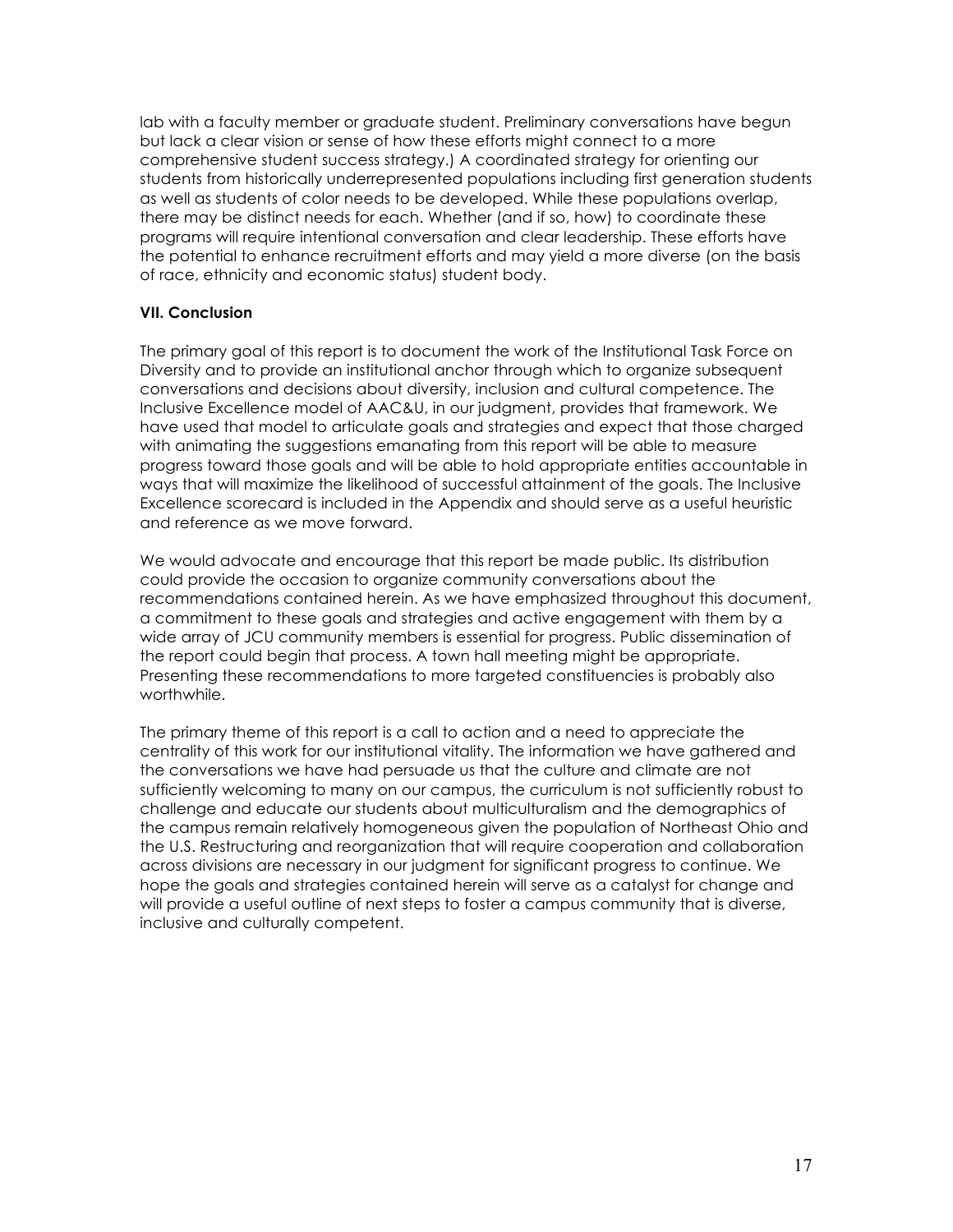### Appendix Inclusive Excellence Scorecard

Figure 3. Inclusive Excellence Scorecard.